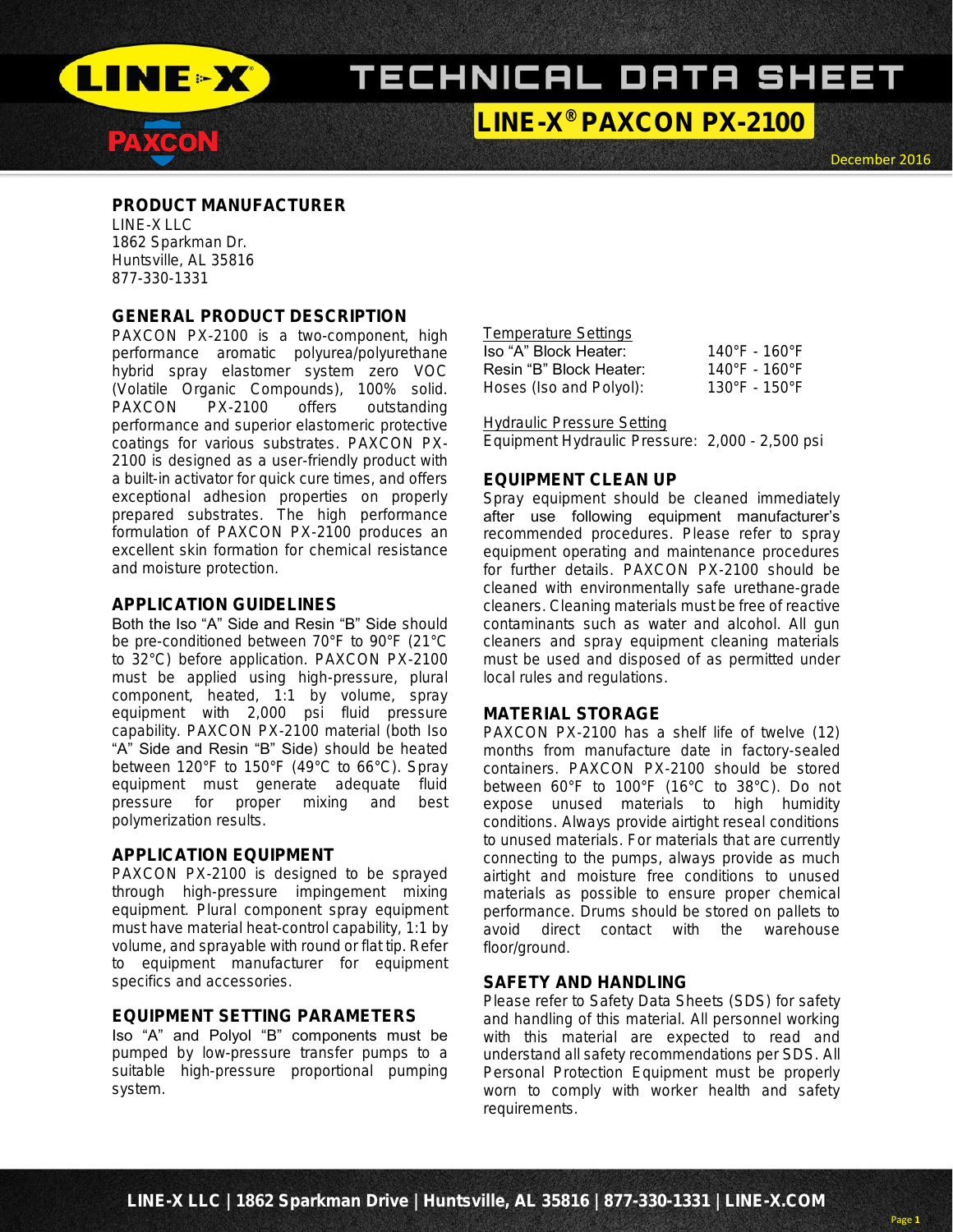

PACON

# TECHNICAL DATA SHEET

# LINE-X ® PAXCON PX-2100

December 2016

# CHEMICAL TECHNICAL DATA

| Mix Ratio by Volume:              | 1A:1B          |
|-----------------------------------|----------------|
| Gel Time:                         | $6 - 9$ sec    |
| Tack Free Time:                   | 10 - 15 sec    |
| Viscosity (cP) @ 77°F             |                |
| "A" Iso Side:                     | $550 + 100$    |
| "B" Resin Side:                   | $1100 \pm 100$ |
| Material Density (lbs/gal) @ 77°F |                |
| "A" Iso Side:                     | 9.6 lbs/gal    |
| "B" Resin Side:                   | 8.6 lbs/gal    |
|                                   |                |

## BASIC PHYSICAL PROPERTIES

All tests are performed by independent third-party material test laboratories:

- OCM Test Laboratories
- ISO 17025 Certified
- **•** American Association for Laboratory Accreditation (A2LA)
- **•** Truesdail Laboratories, Inc.
- Pira International Material Test Lab

| <b>Test Name</b>                                    | <b>Test Methods</b>      | <b>Value</b>                               |  |  |  |  |
|-----------------------------------------------------|--------------------------|--------------------------------------------|--|--|--|--|
| Coefficient of Friction<br><b>Static</b><br>Kinetic | ASTM D1894               | 0.546<br>0.185                             |  |  |  |  |
| Dielectric Const.                                   | ASTM D150                | 3.5                                        |  |  |  |  |
| Dielectric Strength                                 | ASTM D149                | 440 volts/mil                              |  |  |  |  |
| Dissipation Factor                                  | ASTM D150                | 0.025                                      |  |  |  |  |
| Volume Resistance                                   | ASTM D257                | $2.4 \times 10^{13}$<br>ohm cm             |  |  |  |  |
| DMA Test                                            | ASTM D4065               | $-39^{\circ}$ C                            |  |  |  |  |
| (Loss Modulus, E" Tg)                               |                          |                                            |  |  |  |  |
| Elongation                                          | ASTM D412                | 91%                                        |  |  |  |  |
| Flexural Strength                                   | ASTM D790                | 1,190 psi                                  |  |  |  |  |
| <b>Flexural Modulus</b>                             | ASTM D790                | $0.024$ msi                                |  |  |  |  |
| Fungus Resistance                                   | MIL-STD 810F             | Pass                                       |  |  |  |  |
| Hardness Shore D                                    | ASTM D <sub>2240</sub>   | $50 \pm 1$                                 |  |  |  |  |
| Impact                                              | ASTM D2794<br>ASTM D1434 | $134$ in-lbs<br>$132$ cc/m <sup>2</sup> .d |  |  |  |  |
| Methane Permeability<br>Pull-off Test-Adhesion      | ASTM C297                |                                            |  |  |  |  |
| To Metal - No Primer                                |                          | 1,300 psi                                  |  |  |  |  |
| To Metal - XPM Primer                               |                          | 1,750 psi                                  |  |  |  |  |
| To Metal - LX SF-515 Primer                         |                          | 1,930 psi                                  |  |  |  |  |
| Safe Walking Surfaces                               | <b>ASTM F1637.95</b>     | .98 - Dry                                  |  |  |  |  |
|                                                     | ASTM B117                | .87 - Wet                                  |  |  |  |  |
| Salt Spray<br>$(3,000$ hrs.)                        |                          | Rating 10                                  |  |  |  |  |
| <b>Taber Abrasion</b>                               | ASTM D4060               | 152.4                                      |  |  |  |  |
| (mg Loss/1000 cycles)                               |                          |                                            |  |  |  |  |
| Tear Strength                                       | ASTM D624                | 490 lbs/in                                 |  |  |  |  |
| Tensile Strength                                    | ASTM D412                | 2,150 psi                                  |  |  |  |  |
|                                                     |                          |                                            |  |  |  |  |

# Test Name Test Methods Value

Thermal Conductivity ASTM E1952 .14 W/Km (DSC)

Water Vapor Trans. ASTM E96 0.796

grains/ft²/hr

# ADDITIONAL PRODUCT CERTIFICATIONS

• MIL-STD-810F - Fungus Resistance

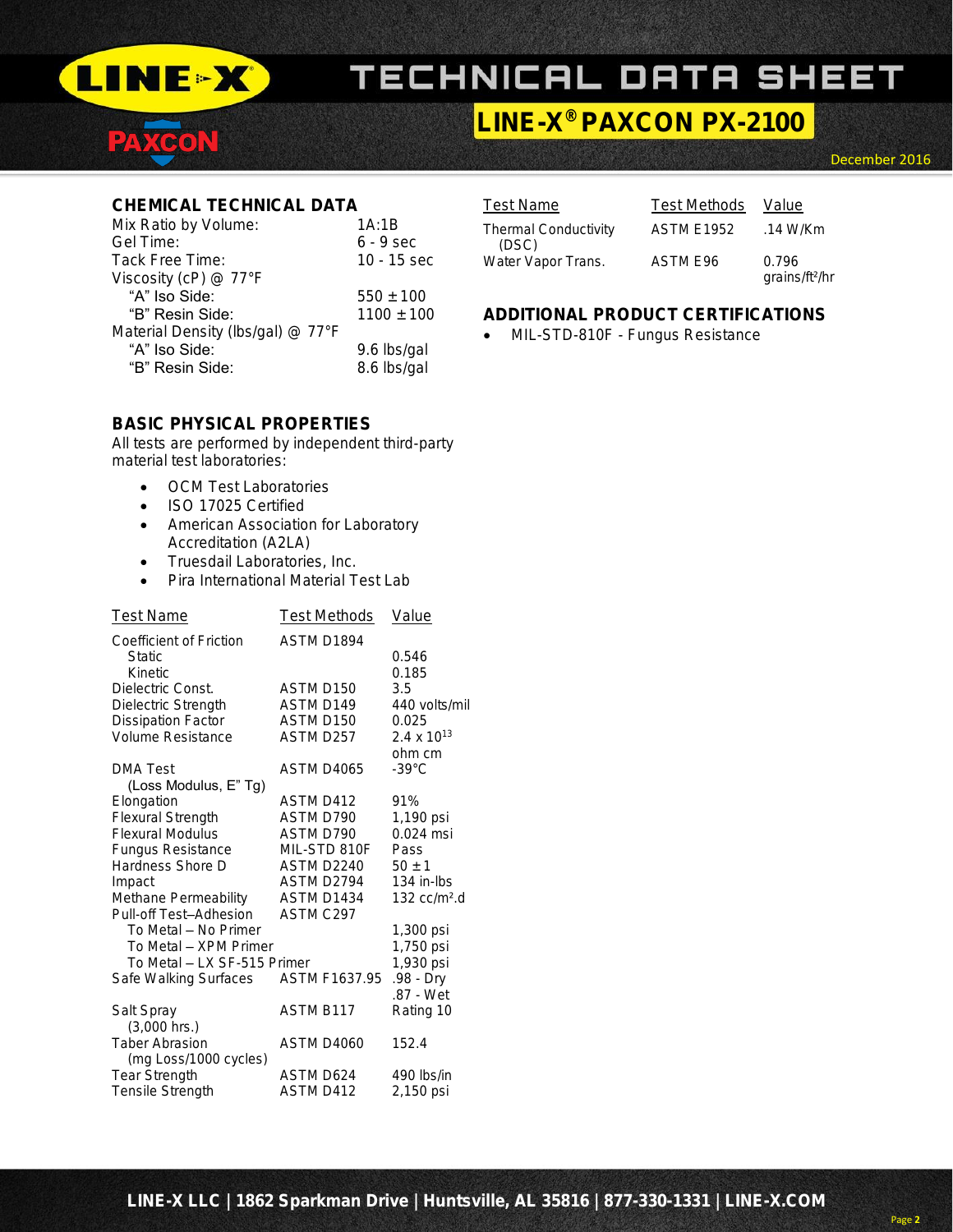

PAXCON

# TECHNICAL DATA SHEET

# LINE-X ® PAXCON PX-2100

# CHEMICAL RESISTANCES PER ASTM D543 FOR IMMERSION IN FLUIDS METHODS

PAXCON PX-2100 materials are immersed in the chemicals below for a period of 7 days; physical properties of pre- and post-immersion were measured to quantify the changes in product physical properties.

| <b>Chemical Names</b>      | Volume<br>Change<br>(%) | <b>Hardness</b><br>Change<br>(%) | Elongation<br><b>ASTM D412</b><br>Change $(\% )$ | <b>Tensile</b><br><b>Strength ASTM</b><br>D412 Change<br>(%) | Recommendations           |
|----------------------------|-------------------------|----------------------------------|--------------------------------------------------|--------------------------------------------------------------|---------------------------|
| Ammonium Chloride 30%      | 2%                      | $-11%$                           | <b>NA</b>                                        | <b>NA</b>                                                    | Yes                       |
| Ammonium Hydroxide         | 3%                      | $-2%$                            | 125%                                             | $-45%$                                                       | Yes                       |
| <b>Automotive Gasoline</b> | 11%                     | $-29%$                           | $-46%$                                           | $-57%$                                                       | Yes                       |
| Automotive Oil             | 0.5%                    | $-11%$                           | 113%                                             | $-37%$                                                       | Yes                       |
| Aviation J.P. Fuel         | 19%                     | $-31%$                           | $-29%$                                           | $-42%$                                                       | Yes                       |
| Baking Soda 25%            | 3%                      | $-17%$                           | 108%                                             | $-46%$                                                       | Yes                       |
| Benzene                    | $-2%$                   | $-19%$                           | 108%                                             | $-61%$                                                       | Yes                       |
| Boric Acid 3%              | 17%                     | $-2%$                            | 4%                                               | $-44%$                                                       | Yes                       |
| Calcium Chloride 50%       | 4%                      | $-27%$                           | 3%                                               | $-42%$                                                       | Yes                       |
| Calcium Hypochloride 5%    | 4%                      | $-13%$                           | 0.4%                                             | $-48%$                                                       | Yes-Secondary Containment |
| Citric Acid 10%            | 5%                      | $-23%$                           | 111%                                             | $-46%$                                                       | Yes                       |
| Club Soda                  | $0\%$                   | $-3%$                            | 59%                                              | 0.6%                                                         | Yes                       |
| Cream Soda                 | 4%                      | $-21%$                           | 9%                                               | $-45%$                                                       | Yes                       |
| Crude Oil (Heating)        | 12%                     | $-15%$                           | 10%                                              | $-48%$                                                       | Yes                       |
| <b>Diesel Fuel</b>         | 8%                      | $-15%$                           | 2%                                               | $-42%$                                                       | Yes                       |
| Ethylene Glycol            | 4%                      | $-20%$                           | 3%                                               | $-53%$                                                       | Yes                       |
| Hydraulic Fluid (Oil)      | 4%                      | $-20%$                           | 4%                                               | $-37%$                                                       | Yes                       |
| Hydrogen Peroxide 10%      | 9%                      | $-22%$                           | 130%                                             | $-54%$                                                       | Yes                       |
| Kerosene                   | 8%                      | $-17%$                           | 77%                                              | $-51%$                                                       | Yes                       |
| Lactic Acid 20%            | 11%                     | $-28%$                           | 101%                                             | $-54%$                                                       | Yes                       |
| Methylene Chloride         | $1\%$                   | $-20%$                           | $\overline{NA}$                                  | <b>NA</b>                                                    | Yes                       |
| <b>Mineral Spirits</b>     | 8%                      | $-16%$                           | $-6%$                                            | $-45%$                                                       | Yes                       |
| Nitric Acid 10%            | 13%                     | $-28%$                           | 122%                                             | $-54%$                                                       | Yes-Secondary Containment |
| Potassium Hydroxide 50%    | 4%                      | $-17%$                           | $-10%$                                           | $-5%$                                                        | Yes                       |
| Saline Solution 30%        | 3%                      | $-19%$                           | 2.8%                                             | $-41%$                                                       | Yes                       |
| Sea Water                  | 3%                      | $-20%$                           | 5%                                               | $-44%$                                                       | Yes                       |
| Sodium Carbonate 10%       | 2%                      | $-19%$                           | 8%                                               | $-38%$                                                       | Yes                       |
| Sodium Chloride 30%        | 4%                      | $-13%$                           | 29%                                              | $-38%$                                                       | Yes                       |
| Sodium Hydroxide 50%       | 23%                     | $-15%$                           | 95%                                              | $-46%$                                                       | Yes                       |
| Sodium Hydroxide 10%       | $-12%$                  | $-13%$                           | 102%                                             | $-45%$                                                       | Yes                       |
| Sodium Sulfate 30%         | 3%                      | $-21%$                           | 143%                                             | $-39%$                                                       | Yes                       |
| Sodium Sulfate 20%         | 3%                      | $-17%$                           | 125%                                             | $-44%$                                                       | Yes                       |
| Sugar Solution 30%         | 4%                      | $-20%$                           | 20%                                              | $-45%$                                                       | Yes                       |
| Sulfuric Acid 10%          | 6%                      | $-26%$                           | 2%                                               | $-40%$                                                       | Yes                       |
| Toluene                    | $-1%$                   | $-21%$                           | 82%                                              | $-66%$                                                       | Yes                       |
| Water (H2O)                | 3%                      | $-20%$                           | $-5%$                                            | $-45%$                                                       | Yes                       |

Page **3**